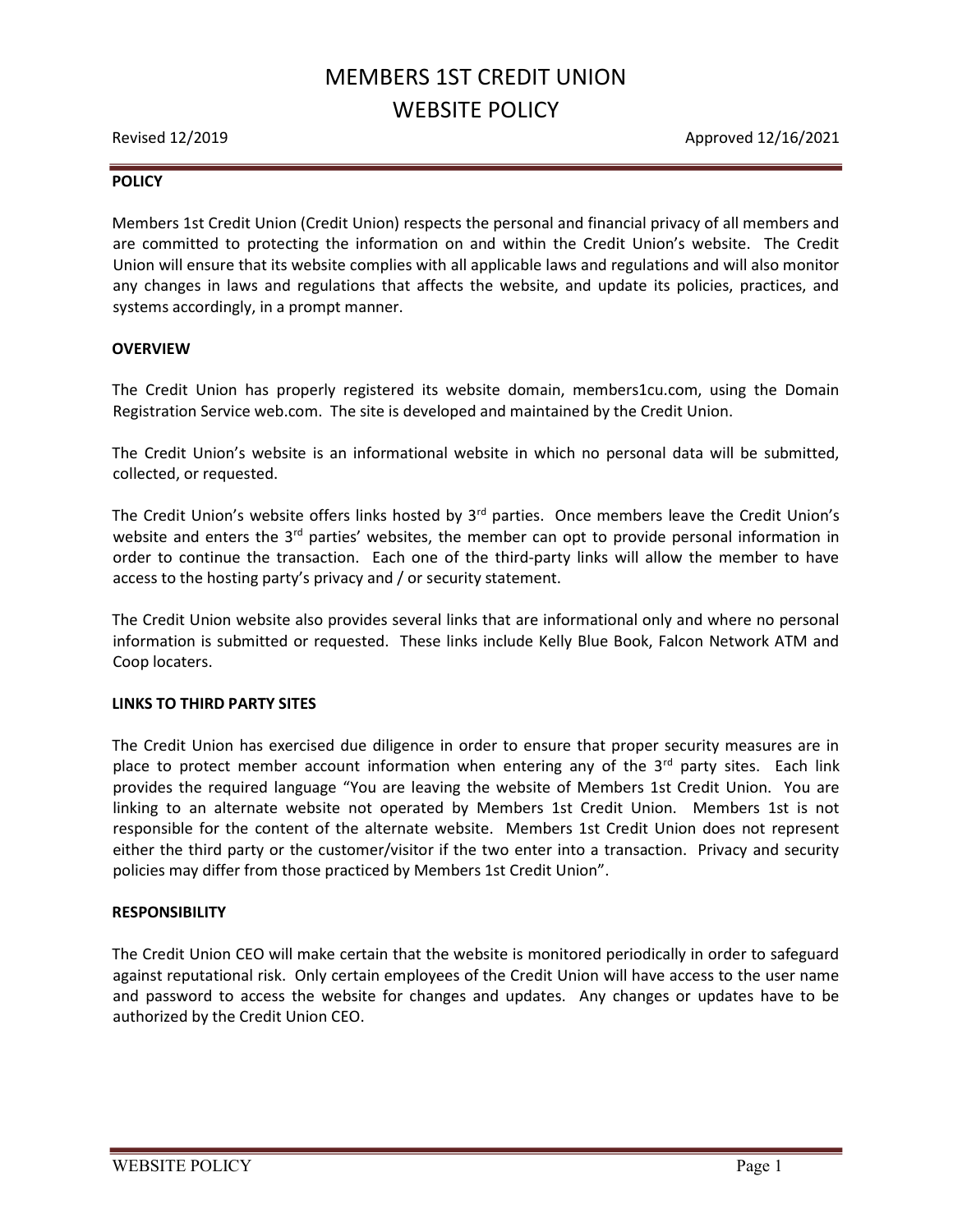# MEMBERS 1ST CREDIT UNION WEBSITE POLICY

Revised 12/2019 **Approved 12/16/2021** 

#### AUDITS

The Credit Union will regularly perform testing of its web site in order to identify and prevent potential vulnerabilities. The web site will also be subject to annual independent audits as required by Federal and State regulations. These audits will cover web site security, penetration testing, regulatory compliance, and maintenance. In the event that an issue of concern is uncovered by an audit, the Credit Union will correct the issue in a prompt manner.

#### PRIVACY

Since the Credit Union's website is informational only, no personal information will be collected, sold, exchanged or released to any other third party.

#### E-TELLER

When a member visits the Credit Union's online home banking site, E-Teller, the member will be required to enter a username and password in order to use the secure site. This information is held in strict confidence. While using E-Teller, certain online information, including the transaction activities, are recorded. This allows the Credit Union staff to confirm transactions. All member account information is housed on computers that are behind firewalls. All on-line transactions are authenticated and encrypted with the highest level of security protection available and the Credit Union uses industry standard SSL encryption to protect data transmissions.

After logging in, an online "session" will time-out after a pre-determined length of time of inactivity and will be automatically logged off. This prevents other individuals from accessing personal information in case the computer has been left unattended without logging out. When the member submits their password, it is compared with the password stored in the Credit Union's secure database. The online banking system will allow a member to attempt their password incorrectly once. If the password is entered incorrectly, the member's access to E-Teller will be locked. In order to reactivate the account, the member can opt to click on the "Account Lockout Reset" link and answer the security questions. An email will be sent to the email address on file with instructions in how to unlock their account. The member can also contact the Credit Union.

In the event that the member has forgotten their User Name and/or password, a link is provided to click on "Forgot User ID/Password". After answering the security questions, a message will appear, stating that an email has been sent to the email address on file for the account with additional instructions to complete the reset.

#### EMAIL

Certain areas on the website allow a member to submit information to the Credit Union via e-mail. The Credit Union will collect and retain the e-mail address, along with the information contained in the message. The Credit Union will use it primarily to follow-up with the member, to meet legal and regulatory requirements and research, and development purposes. E-mail is not a secure form of